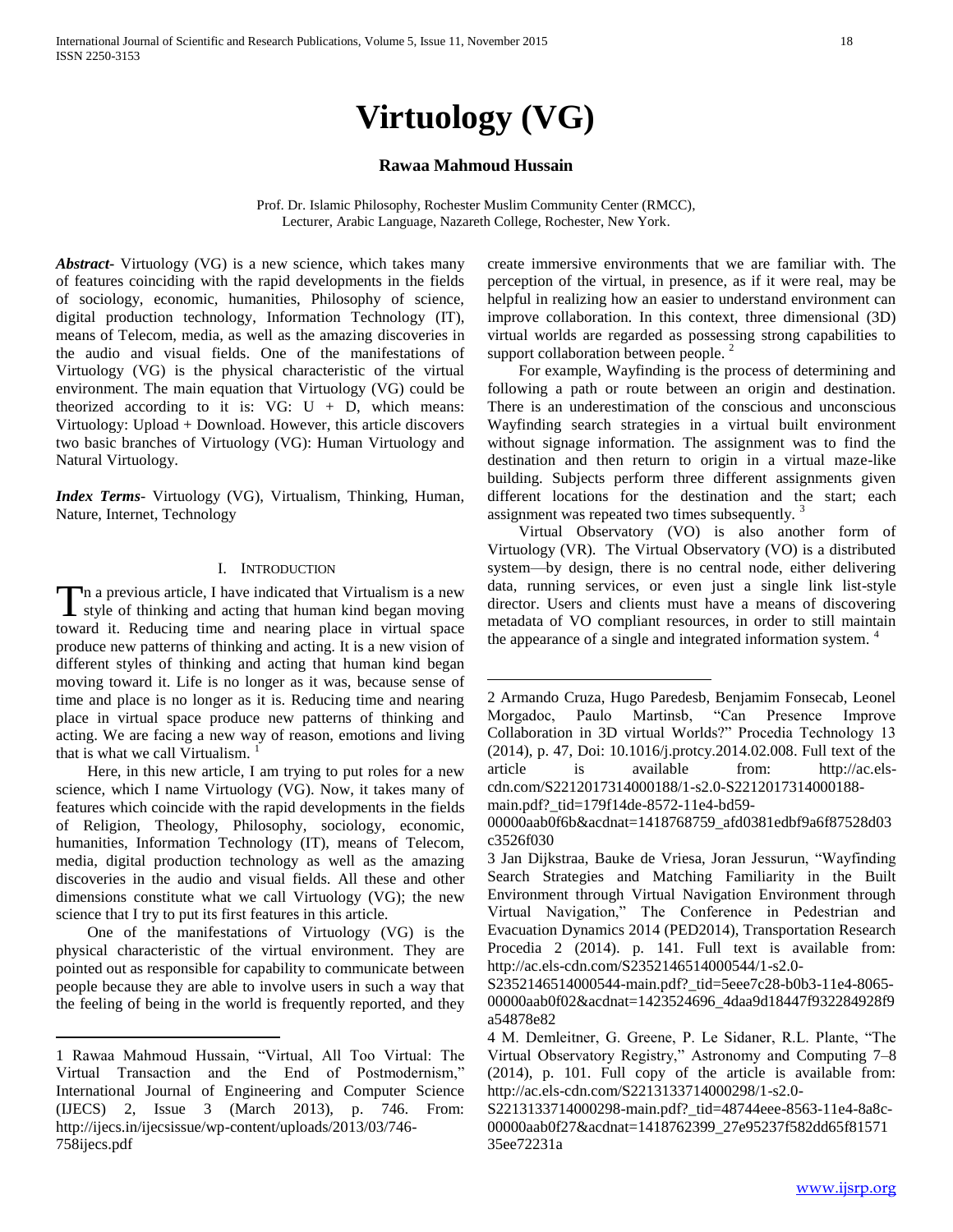SCADA systems also might explain one of the ways of Virtuology (VG). SCADA systems often include devices that are directly connected through intranet or a LAN. It improves on XML through simplicity, as it has a smaller grammar. A simpler syntax determines better performance, i.e. easier and faster parsing, without any constraints on the range of data structures that can be represented. On the other hand, JSON is not extensible and human readability is impoverished. As the number of such devices grows, scalability becomes a primary concern. The most common format used for sending data is XML (Extensible Markup Language), which is both human-readable and machine-readable. It provides a simple and standard structure for exchanged data, so that it can be easily processed. The main advantage of this format is its ubiquity, as it is supported by browsers, development environments for web applications, and many APIs. Another commonly used format is JSON (JavaScript Object Notation). <sup>5</sup>

 Virtuology (VG) has interfered with a digital revolution in paleontology. This has included improvements in tomographic techniques, and in both computer technology and its availability, and, which have made it possible to image a series of 2D sections or slices through a fossil and to use these to make a 3D reconstruction of the specimen. As a consequence of applying these techniques, paleontological studies are often at the forefront of anatomical research. New protocols allow more objective reconstructions of fossil organisms, including soft tissues, from incomplete remains. The resulting digital reconstructions can be used in functional analyses, rigorously testing longstanding hypotheses regarding the Paleobiology of extinct organisms. In fact, some fossil species are now better characterized in terms of their anatomy and development. Computer-aided visualization and analysis of fossils has revolutionized the study of extinct organisms. Novel techniques allow fossils to be characterized in three dimensions and in unprecedented detail. This has enabled paleontologists to gain important insights into their anatomy, development, and preservation. These approaches are transforming our understanding of long-studied fossil groups, and of the narratives of organismal and ecological evolution that have been built upon

For further readings on the Virtual Observatory (VR) see: S. Erarda, B. Cecconi, P. Le Sidaner, J. Berthier, F. Henry, C. Chauvin, N. André,V. Génot, C. Jacquey, M. Gangloff, N. Bourrel, B. Schmitt, M.T. Capria, G. Chanteur, "Planetary Science Virtual Observatory Architecture," Astronomy and Computing 7–8 (2014), p.71. doi:10.1016/j.ascom.2014.07.005. Full text of the article is available from: [http://ac.els](http://ac.els-cdn.com/S221313371400033X/1-s2.0-S221313371400033X-main.pdf?_tid=a2aa2d8a-8913-11e4-b30e-00000aacb35e&acdnat=1419167995_8e229845732346005d48667150b9b6d1)[cdn.com/S221313371400033X/1-s2.0-S221313371400033X](http://ac.els-cdn.com/S221313371400033X/1-s2.0-S221313371400033X-main.pdf?_tid=a2aa2d8a-8913-11e4-b30e-00000aacb35e&acdnat=1419167995_8e229845732346005d48667150b9b6d1)[main.pdf?\\_tid=a2aa2d8a-8913-11e4-b30e-](http://ac.els-cdn.com/S221313371400033X/1-s2.0-S221313371400033X-main.pdf?_tid=a2aa2d8a-8913-11e4-b30e-00000aacb35e&acdnat=1419167995_8e229845732346005d48667150b9b6d1)

[00000aacb35e&acdnat=1419167995\\_8e229845732346005d4866](http://ac.els-cdn.com/S221313371400033X/1-s2.0-S221313371400033X-main.pdf?_tid=a2aa2d8a-8913-11e4-b30e-00000aacb35e&acdnat=1419167995_8e229845732346005d48667150b9b6d1) [7150b9b6d1](http://ac.els-cdn.com/S221313371400033X/1-s2.0-S221313371400033X-main.pdf?_tid=a2aa2d8a-8913-11e4-b30e-00000aacb35e&acdnat=1419167995_8e229845732346005d48667150b9b6d1) 

5 Traian Turc, Adrian Gligor, "Emerging Markets Queries in Finance and Business SCADA Virtual Instruments Management," Procedia Economics and Finance 15 (2014), p. 1259. Full text of the article is available from: [http://ac.els](http://ac.els-cdn.com/S2212567114005863/1-s2.0-S2212567114005863-main.pdf?_tid=69b8bb6c-8914-11e4-ae21-00000aab0f26&acdnat=1419168329_69e34bfc89503798677c38a98046f09f)[cdn.com/S2212567114005863/1-s2.0-S2212567114005863-](http://ac.els-cdn.com/S2212567114005863/1-s2.0-S2212567114005863-main.pdf?_tid=69b8bb6c-8914-11e4-ae21-00000aab0f26&acdnat=1419168329_69e34bfc89503798677c38a98046f09f)

[main.pdf?\\_tid=69b8bb6c-8914-11e4-ae21-](http://ac.els-cdn.com/S2212567114005863/1-s2.0-S2212567114005863-main.pdf?_tid=69b8bb6c-8914-11e4-ae21-00000aab0f26&acdnat=1419168329_69e34bfc89503798677c38a98046f09f)

 $\overline{a}$ 

[00000aab0f26&acdnat=1419168329\\_69e34bfc89503798677c38](http://ac.els-cdn.com/S2212567114005863/1-s2.0-S2212567114005863-main.pdf?_tid=69b8bb6c-8914-11e4-ae21-00000aab0f26&acdnat=1419168329_69e34bfc89503798677c38a98046f09f) [a98046f09f](http://ac.els-cdn.com/S2212567114005863/1-s2.0-S2212567114005863-main.pdf?_tid=69b8bb6c-8914-11e4-ae21-00000aab0f26&acdnat=1419168329_69e34bfc89503798677c38a98046f09f)

them. Paleontology has a reputation as a dry and dusty discipline, stymied by privileged access to fossil specimens that are interpreted with an eye of faith and used to evidence just-so stories of adaptive evolution. However, in recent years the discipline has been revolutionized by the emergence of powerful methods for the digital visualization and analysis of fossil material.<sup>6</sup>

## II. THE EQUATION OF VIRTUOLOGY:  $(VG: U + D)$

 The main equation that Virtuology (VG) could be theorized is:  $VG: U + D$ , which means: Virtuology: Upload + Download. This equation, as I believe, is summarized the entire new science, i.e. Virtuology (VG).

For example, it is used with  $MSCOW$ .<sup>7</sup> It is implemented also in Large-scale Distributed Systems and Energy Efficiency. <sup>8</sup> Another study has M computers upload or download N contents. During the simulation process, each user selects a certain content to upload or download with a given probability. In addition, the type attribute of user behavior indicates a user may be likely to follow his own habit and has an obvious inclination to upload/download a specific kind of contents. If a user is found to prefer to upload/download pirated content according to the historical statistics, it is of higher probability for him to continue to upload/download piracy contents in the future.<sup>9</sup>

 Virtual reality, Michael Heim indicates, is not a state of consciousness or a simulated drug trip. It is an emerging field of applied science. <sup>10</sup> Virtual form will displace the material form and radical changes for the users of the old material from and the new virtual form.<sup>11</sup>

 $\overline{a}$ 

[00000aab0f02&acdnat=1419169981\\_1534d3028f4b29fbbce2979](http://ac.els-cdn.com/S0169534714000871/1-s2.0-S0169534714000871-main.pdf?_tid=42758964-8918-11e4-8379-00000aab0f02&acdnat=1419169981_1534d3028f4b29fbbce2979ef5c97dce) [ef5c97dce](http://ac.els-cdn.com/S0169534714000871/1-s2.0-S0169534714000871-main.pdf?_tid=42758964-8918-11e4-8379-00000aab0f02&acdnat=1419169981_1534d3028f4b29fbbce2979ef5c97dce)

7 Rod Stephens, Beginning Software Engineering (Indiana: John &Wiley Sons Inc., 2015), p. 82.

8 Jean-Marc Pierson, Large-scale Distributed Systems and Energy Efficiency: A Holistic View (New Jersey: John &Wiley Sons Inc., 2015), p. 278.

9 Longbing Cao, Hiroshi Motoda, Jaideep Srivastava, Ee-peng Lim, Irwin King, Philip S. Yu, Wolfgang Nejdl, Guandong Xu, Gang Li, Ya Zhang, "Behavior and Social Computing," in: International Workshop on Behavior and Social Informatics, BSI 2013, Gold Coast, Australia, April 14-17, and International Workshop on Behavior and Social Informatics and Computing, BSIC 2013, Beijing, China, August 3-9, 2013, Revised Selected Papers (Heidelberg: Springer, 2013), p. 52.

10 Michael Heim, Virtual Realism (New York: Oxford University Press, 1998), p. 4.

11 Christine Heine, Virtual Ethnography (London: SAGE, 2003), p. 3.

<sup>6</sup> John A. Cunningham, Imran A. Rahman, Stephan Lautenschlager, Emily J. Rayfield, Philip C.J. Donoghue, "A Virtual World of Paleontology," Review Article, in: Trends in Ecology & Evolution 29, Issue 6, ( June 2014), p. 347. Full text is available from: [http://ac.els-cdn.com/S0169534714000871/1](http://ac.els-cdn.com/S0169534714000871/1-s2.0-S0169534714000871-main.pdf?_tid=42758964-8918-11e4-8379-00000aab0f02&acdnat=1419169981_1534d3028f4b29fbbce2979ef5c97dce) [s2.0-S0169534714000871-main.pdf?\\_tid=42758964-8918-11e4-](http://ac.els-cdn.com/S0169534714000871/1-s2.0-S0169534714000871-main.pdf?_tid=42758964-8918-11e4-8379-00000aab0f02&acdnat=1419169981_1534d3028f4b29fbbce2979ef5c97dce) [8379-](http://ac.els-cdn.com/S0169534714000871/1-s2.0-S0169534714000871-main.pdf?_tid=42758964-8918-11e4-8379-00000aab0f02&acdnat=1419169981_1534d3028f4b29fbbce2979ef5c97dce)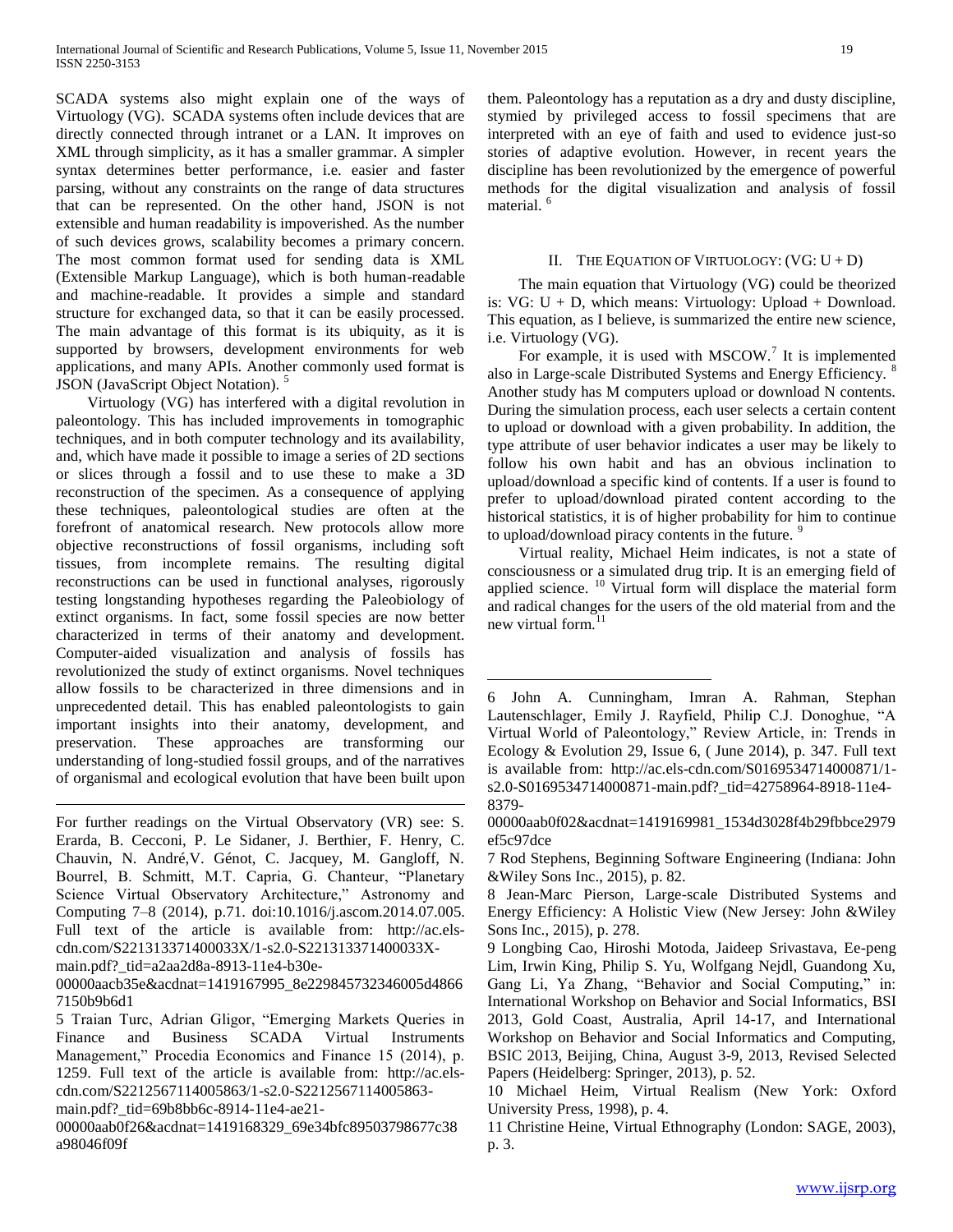Jack Herrington tries to create a Media Upload/ Download Center. He indicates that sometimes the customers will want to trade more than just text. The legality of just things aside, this hack will work through building a simple media upload/ download center. The user starts at *index. php*, where he uploads file through *upload php*. The *upload. php* script forwards him to the *dir. php* page, which then shows the file that are available as downloads. Clicking on any of the files will download them through the *download. php* script. <sup>12</sup>

 Sunit Kumar Sen indicates that domain refers to a continuous memory are, which can either be data area or program area. Data can be downloaded in the domain for future use or uploaded from the domain with the help of FMS services. 13

#### III. HUMAN VIRTUOLOGY

 Virtuology is a way to provide realism to crowd simulated motion, as a response to a need to understand and model how humans move and behave during local interactions with their neighborhood in real conditions. Building an observation database is however a difficult task. Observation data is then required to define a 'gold standard' for comparisons. Data can be extracted from situations (i.e., observing a crowd in a street) using mobile phone information video techniques or, but outdoor recordings generally suffer from uncertainties on people states and motivations, lack of precision, and involve uncontrolled factors. To solve these problems, data can be extracted from laboratory experiments using optoelectronic devices. Crowd simulators have a wide range of application, from entertainment in video games and movies, to architecture in building analysis and emergency evacuation studies. Crowd simulators have been designed through two different approaches. On one hand, the macroscopic approach considers the crowd as a whole, behaving such as a fluid. On the other hand, the microscopic approach considers that global crowd motion emerges from local interactions between agents. Realism is defined as a match between simulated data and real data.<sup>14</sup>

 $\overline{a}$ 

 Human Virtuology, it is possible to say, has witnessed three waves:

 Wave one: virtual freelancers: Untethered work on a large scale began in the early 1980s, when a "freelance nation" of virtual workers using nascent e-mail networks emerged. As companies contracted with virtual freelancers for discrete tasks that weren't reliant on real-time collaboration, both sides gained flexibility. The new connectivity enabled marginalized talent stay-at-home parents, retirees, students, caregivers—to enter the labor market. Services typically provided in this way included graphic design, report writing, translation, and transcription. It also allowed an individual who might otherwise have worked inside a company, or at a specialized vendor serving a company, to set up a one-person shop instead.<sup>15</sup>

 Wave Two: virtual corporate colleagues. Office-based infrastructure is less relevant, replaced by smarter personal technology and cloud computing. Top talent increasingly values—and demands—work-life balance. With virtual work serving the interests of both employees and employers, the number of highly skilled and untethered people has risen exponentially. IBM, an early convert, has reached the point where more than 45% of its 400,000 contractors and employees work remotely. <sup>16</sup>

 Wave Three: virtual coworkers. Workers shared these concerns: Their work lives often lacked a sense of community and the richness of collaboration. Many experienced far too little unstructured social contact. Somewhat paradoxically, then, a new wave of complex, global virtualized work has surged, as many workers physically reunite and ret ether to specific spaces. Indeed, at IBM a sardonic comment started circulating among employees: The Company's initials stood for "I'm by myself." A major focus of the third wave's new technology is to give workers the feeling of being in a shared environment. But virtual platforms can go only so far. As we'll see, organizations and workers are also investing in a return to the colocation of colleagues in the real world.

 A probabilistic approach is proposed for statistical pattern recognition. The classifier is achieved by supervised learning. The classification uses Bayes decision rule. The underlying multi-variate probability distribution is estimated, by the exploitation of the conditional independencies between the variables (features). This is achieved by fitting to the training data a t-cherry junction tree. A problem that occurs is that databases often contain redundant data, which mean a great number of features that may lead to over fitting of the model.

 $\overline{a}$ 

<sup>12</sup> Jack Herrington, PHP Hacks: Tips & Tools For Creating Dynamic Websites (California: O'Reilly Media, 2006), p. 415. Compare with: Andrea Corradini, Ugo Montanari, "Recent Trends in Algebraic Development Techniques," in: 19th International Workshop, WADT 2008, Pisa, Italy, June 13-16, 2008, Revised Selected Papers (Heidelberg: Springer, 2008), p. 27; Nabil Abdennadher, Dana Petcu (eds.), Advances in Grid and Pervasive Computing: 4th International Conference, GPC 2009, Geneva, Switzerland, May 4-8, 2009, Proceedings (Heidelberg: Springer, 2009).

<sup>13</sup> Sunit Kumar Sen, Fieldbus and Networking in Process Automation (Florida: Tylor & Francis Group, 2015), p. 128.

<sup>14</sup> Anne-Hélène Olivier, Julien Bruneau, Gabriel Cirio, Julien Pettre´, "A Virtual Reality platform to study crowd behaviors," The Conference on Pedestrian and Evacuation Dynamics 2014 (PED2014), Transportation Research Procedia 2 (2014), pp. 114 – 115. Full text is available from: [http://ac.els](http://ac.els-cdn.com/S2352146514000519/1-s2.0-S2352146514000519-main.pdf?_tid=09973fbc-9fec-11e4-97ed-00000aab0f02&acdnat=1421679865_053a3b0b8fcd01256b27414906ee146d)[cdn.com/S2352146514000519/1-s2.0-S2352146514000519](http://ac.els-cdn.com/S2352146514000519/1-s2.0-S2352146514000519-main.pdf?_tid=09973fbc-9fec-11e4-97ed-00000aab0f02&acdnat=1421679865_053a3b0b8fcd01256b27414906ee146d) [main.pdf?\\_tid=09973fbc-9fec-11e4-97ed-](http://ac.els-cdn.com/S2352146514000519/1-s2.0-S2352146514000519-main.pdf?_tid=09973fbc-9fec-11e4-97ed-00000aab0f02&acdnat=1421679865_053a3b0b8fcd01256b27414906ee146d)

[<sup>00000</sup>aab0f02&acdnat=1421679865\\_053a3b0b8fcd01256b2741](http://ac.els-cdn.com/S2352146514000519/1-s2.0-S2352146514000519-main.pdf?_tid=09973fbc-9fec-11e4-97ed-00000aab0f02&acdnat=1421679865_053a3b0b8fcd01256b27414906ee146d) [4906ee146d](http://ac.els-cdn.com/S2352146514000519/1-s2.0-S2352146514000519-main.pdf?_tid=09973fbc-9fec-11e4-97ed-00000aab0f02&acdnat=1421679865_053a3b0b8fcd01256b27414906ee146d)

<sup>15</sup> Tammy Johns and Lynda Gratton, "The Third Wave of Virtual Work," in: Harvard Business Review, (The January– February 2013) Issue, available from: <https://hbr.org/2013/01/the-third-wave-of-virtual-work/>

<sup>16</sup> Ibid., from: [https://hbr.org/2013/01/the-third-wave-of-virtual](https://hbr.org/2013/01/the-third-wave-of-virtual-work/)[work/](https://hbr.org/2013/01/the-third-wave-of-virtual-work/)

<sup>17</sup> Ibid., from: [https://hbr.org/2013/01/the-third-wave-of-virtual](https://hbr.org/2013/01/the-third-wave-of-virtual-work/)[work/](https://hbr.org/2013/01/the-third-wave-of-virtual-work/)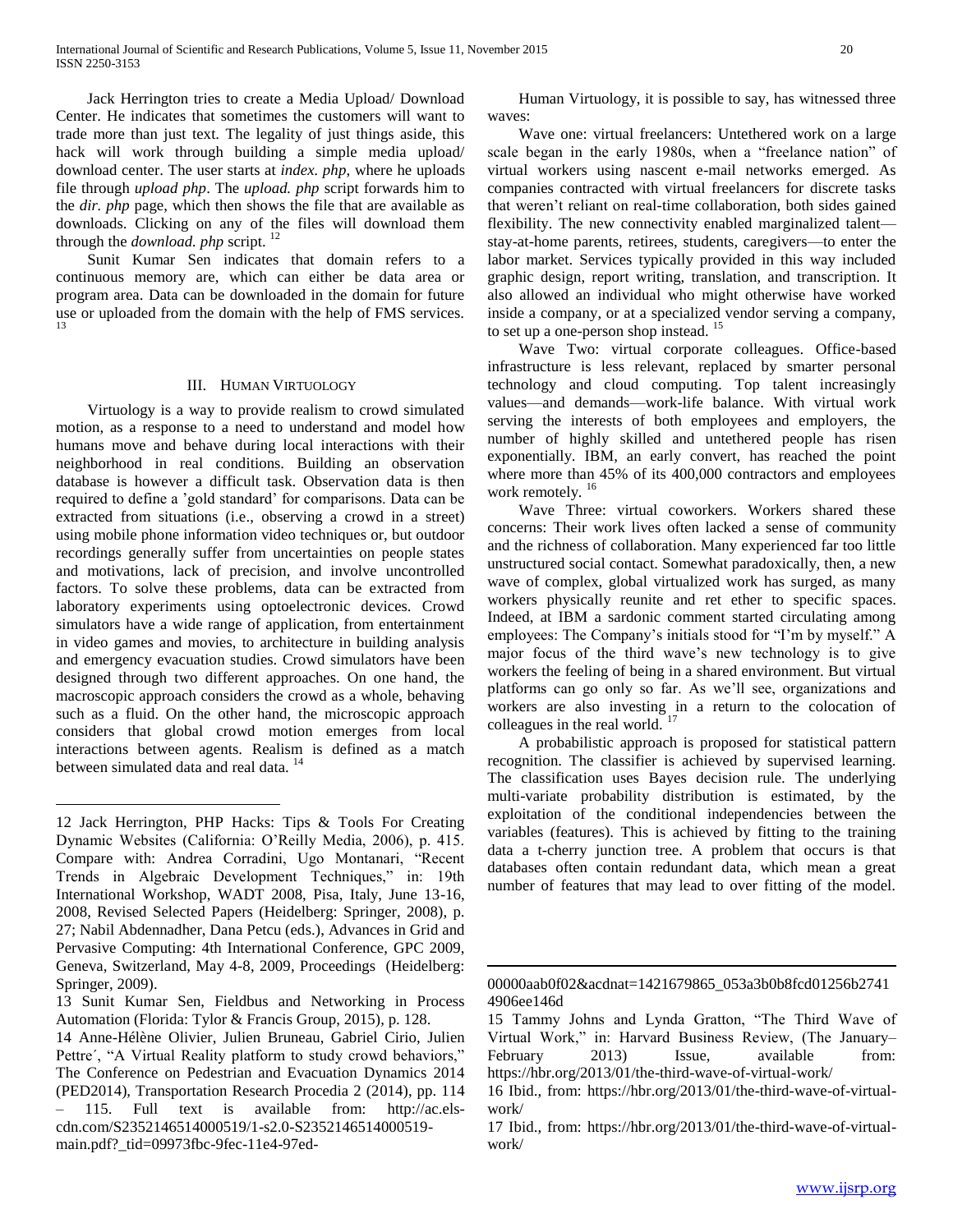This may cause poor generalization (the performance of the model on a new test data). <sup>18</sup>

 Virtual Reality (VR) is a powerful and complementary tool to acquire useful data on human motion and behaviors in crowds. It allows exposing participants to virtual crowds: only one participant is required to observe individual behavior in crowded situations, stimuli can be accurately controlled and repeated over several participants, information can be manipulated to inspect the role of some specific factors, etc. experimental design and achievement are eased in many ways, and individual data can be accurately measured. Such properties have made VR a common tool to perform experiments in socio-psychology, spatialcognition, motion control, etc. VR is then a relevant tool to study how we navigate in crowds. <sup>19</sup>

 Another example in people with psychiatric disorders, particularly those suffering from schizophrenia and related illnesses, pronounced difficulties in social interactions are a key manifestation. These difficulties can be partly explained by impairments in social cognition, defined as the ability to understand oneself and others in the social world, which includes abilities such as emotion recognition, theory of mind (ToM), attributional style, and social perception and knowledge. In the RC2S program, the patient's goal is to assist a character named Tom in various social situations. The underlying idea for the patient is to acquire cognitive strategies for analyzing social context and emotional information in order to understand other characters' mental states and to help Tom manage his social interactions. In this paper, we begin by presenting some data regarding the social cognitive impairments found in schizophrenia and related disorders, and we describe how these deficits are targeted by social cognitive remediation. The RC2S program is represented and discussed the advantages of computer-based simulation to improve social cognition and social functioning in people with psychiatric disorders. The impact of several kinds of interventions on social cognition has been studied recently. The best outcomes in the area of social cognition in schizophrenia are those obtained by way of cognitive remediation programs. Considering that the social cognitive deficits experienced by patients with schizophrenia are very diverse, and that the main objective of social cognitive remediation programs is to improve patients' functioning in their daily social life, RC2S was developed as an individualized and flexible program that allows patients to practice social interaction in a realistic environment through the use of virtual reality techniques.  $20$ 

 In Humanities, Virtuology played an important role in education. In presence, there are many investigations to knowledge, academics' use, and adoption of emerging

 $\overline{a}$ 

technologies in an open distance learning (ODL) environment in some depth. The Virtual Teaching Dispositions Scale (VTDS) was used to assess the professional teaching dispositions associated with effective online instruction. One of the aims was to identify associations between pedagogical presence, virtual/technological presence, expert/cognitive presence and social presence among academic staff members at an ODL institution, making suggestions for improving online teaching in this environment.

## IV. NATURAL VIRTUOLOGY

 Emerging of internet and broadband connection enabling large amount of information to be transferred from one point to another have caused many services to be transferred to virtual environment causing face to face communication is being replaced by screen to screen communication. Consequently, individuals encounter more and more visuals than ever before, which develops and forms the visual culture through new ICT tools. Evolving nature of visual culture in virtual environment is a result of new information communication technology devices serving us as intermediaries between traditional services that we are used to get through face to face communication and their virtual applications in cyberspace. <sup>22</sup>

 Virtuology (VG) has important applications recently. For example, "It has been recently proposed to study coherent deeply virtual Compton scattering (DVCS) of  $3$ He nuclei to access neutron generalized parton distributions (GPDs). In particular, it has been shown that, in Impulse Approximation (IA) and at low momentum transfer, the sum of the quark helicity conserving GPDs of  ${}^{3}$ He, *H* and *E*, is dominated by the neutron contribution. This peculiar result makes the  ${}^{3}$ He target very promising to access the neutron information. We present here the IA calculation of the spin dependent GPD  $H$  of <sup>3</sup>He. Also for this quantity the neutron contribution is found to be the dominant one, at low momentum transfer. The known forward limit of the IA calculation of  $H$ , yielding the polarized parton distributions of <sup>3</sup>He, is correctly recovered. The extraction of the neutron information could be anyway non trivial, so that a procedure, able to take into account the nuclear effects encoded in the IA analysis, is proposed. These calculations, essential for the evaluation of the coherent DVCS cross section asymmetries, which depend on the GPDs  $H$ ,*E* and  $H$ , represent a crucial step for planning possible experiments at Jefferson Lab."<sup>23</sup>

 $\overline{a}$ 

<sup>18</sup> Tamás Szántai and Edith Kovács, "Application of T-Cherry Junction Trees in Pattern Recognition," Brain. Broad Research in Artificial Intelligence and Neuroscience 1 (July 2010), p. 41. Full text:<http://brain.edusoft.ro/index.php/brain/article/view/103> 19 Ibid., p. 115.

<sup>20</sup> Elodie Peyroux, Nicolas Franck, "RC2S: A Cognitive Remediation Program To Improve Social Cognition In Schizophrenia and Related Disorders," in: Frontiers, [http://journal.frontiersin.org/article/10.3389/fnhum.2014.00400/f](http://journal.frontiersin.org/article/10.3389/fnhum.2014.00400/full) [ull](http://journal.frontiersin.org/article/10.3389/fnhum.2014.00400/full) 

<sup>21</sup> Nico Martins and Leona M. Ungerer, "Virtual Teaching Dispositions at a South African Open Distance, ICEEPSY 2014, Procedia - Social and Behavioral Sciences 171 ( 2015 ), p. 929.

<sup>22</sup> Cengiz Erdal, "Visual Culture in the New Communication Environment: E-Government as a Case Study," The Turkish Online Journal of Design, Art and Communication - TOJDAC (October 2012) 2, Issue 4, p. 47. DOI: 10.7456/10204100/008. Full text: [http://www.tojdac.org/tojdac/VOLUME2-](http://www.tojdac.org/tojdac/VOLUME2-ISSUE4_files/tojdac_v02i408.pdf) [ISSUE4\\_files/tojdac\\_v02i408.pdf](http://www.tojdac.org/tojdac/VOLUME2-ISSUE4_files/tojdac_v02i408.pdf) 

<sup>23</sup> Matteo Rinaldia and Sergio Scopettab, "Coherent deeply virtual Compton scattering off 3He and neutron generalized parton distributions," in: MENU 2013 – 13th International Conference Meson-Nucleon Physics and the Structure of the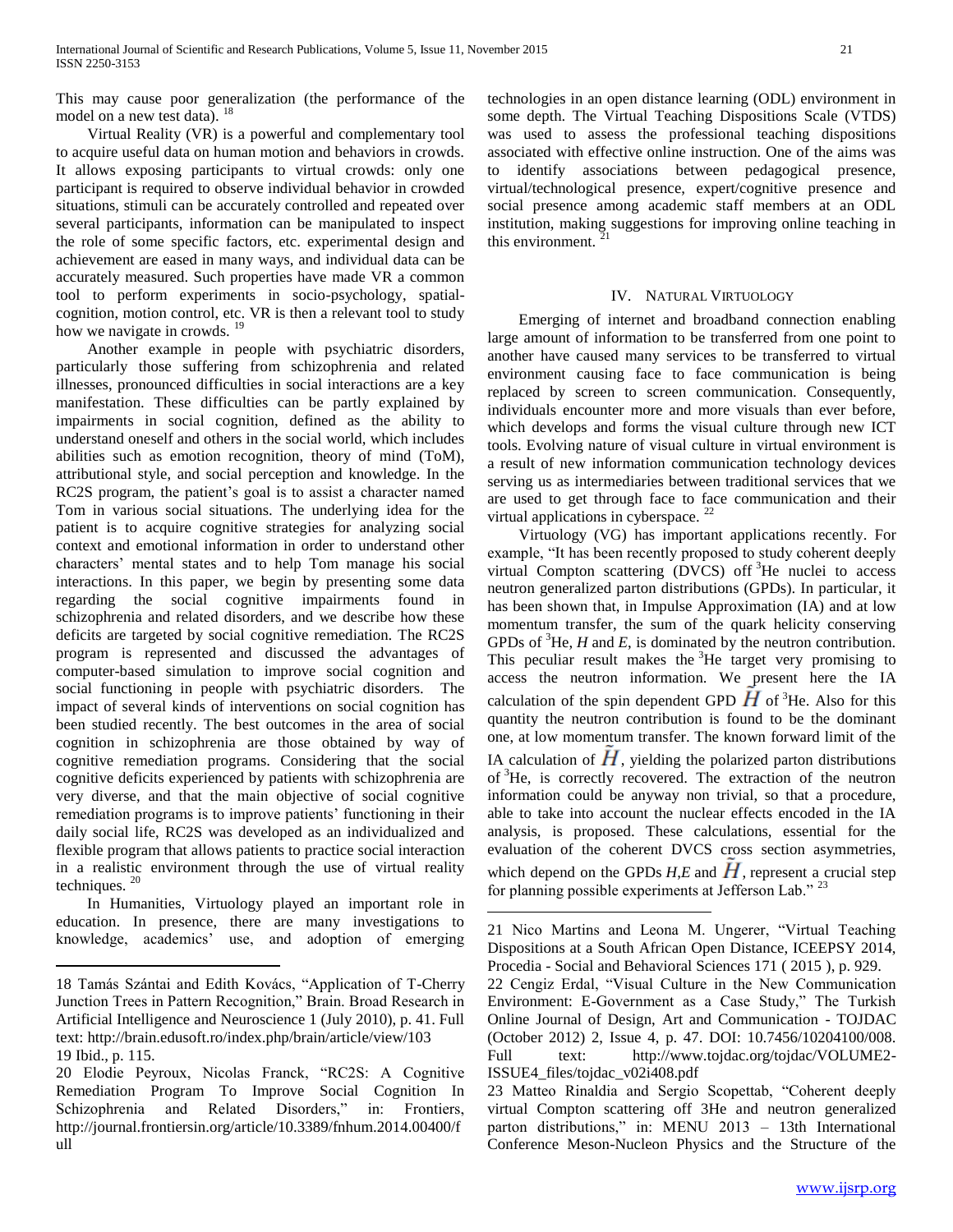Another example, Loet Leydesdorff points out that configurational information is generated when three or more sources of variance interact. Different stabilizations can be considered as second-order variation, and globalization as a second-order selection. The positive manifestations and the negative selections operate upon one another by adding and reducing uncertainty, respectively. Reduction of uncertainty in a configuration can be measured in bits of information. The variables can also be considered as dimensions of the probabilistic entropy in the system(s) under study. The variations not only disturb each other relationally, but by selecting upon each other, they are also positioned in a configuration. A configuration can be stabilized and/or globalized. The configurational information then provides us with a measure of synergy within a complex system. For example, the knowledge base of an economy can be considered as such a synergy in the otherwise virtual (that is, fourth) dimension of a regime.

Virtuology (VG) is also implemented in Molecule Cloud. "A method is presented here allowing visual representation of the most common structural features of chemical databases in a form of a cloud diagram. The frequency of molecules containing particular substructure is indicated by the size of respective structural image. The method is useful to quickly perceive the most prominent structural features present in the data set. This approach was inspired by popular word cloud diagrams that are used to visualize textual information in a compact form. Therefore we call this approach "Molecule Cloud". The method also supports visualization of additional information, for example biological activity of molecules containing this scaffold or the protein target class typical for particular scaffolds, by color coding. Detailed description of the algorithm is provided, allowing easy implementation of the method by any cheminformatics toolkit. The layout algorithm is available as open source Java code." <sup>25</sup>

 One basic method of incorporating wood grain patterns into designs is to use natural wood, but this method is costly depending on the type of wood used. Moreover, abundant use of wood is environmentally inappropriate in modern times. In order to effectively use beautiful wood grains, the method of printing wood grain patterns on sheets and pasting them on products is mainly used, because this method offers numerous advantages such as low cost, simplicity, and reduced wear with age. However, the wood grain pattern data that is printed is often acquired by trial and error; preparing the actual wood, calculating the cutting plane of the wood to obtain the required wood grain pattern, and converting this wood grain pattern into the digital data. For this reason, the design of wood grain patterns can be

Nucleon, Volume 73 (2014), EPJ Web of Conferences, 73 (2014) 06009.<http://dx.doi.org/10.1051/epjconf/20147306009>

 $\overline{a}$ 

25 Peter Ertl, Bernhard Rohde, "The Molecule Cloud - Compact Visualization of Large Collections of Molecules," *Journal of Cheminformatics* 2012, **4**:12. doi: 10.1186/1758-2946-4-12. The electronic version of this article is the complete one and can be found online at:<http://www.jcheminf.com/content/4/1/12>

very costly and time consuming. Wood grain patterns are widely used as the design of manufactured products because they create a warm and calming impression. In addition, there is also a limit to the wood grain patterns that can be designed from photographs of real wood grain patterns. For this reason, the use of computer graphics to describe wood grain patterns is useful for rationalizing and diversifying the design of wood grain patterns itself. For this reason, various approaches for generating wood grain patterns have been studied for a long time.

Another example is that parameters describing boundary conditions and dynamics of temperature changes during casting cooling in foundry molds and the successive performance, especially as regards the massive cast elements. Identification of these parameters can be interpolated to laboratory conditions and to the validation of virtual models subject to computer simulation. The use in simulation of genetic algorithms combined with the results of measurements under real conditions enables more precise determination of the performance parameters, including critical states of stresses present in a structure. Considering the specific nature of casting operation, non-standard methods of examination of the isotherms of temperature fields on the casting surface were described to determine local overheating resulting from the technological process, chemical composition, properties of the currently applied insulation materials, casting defects and/or design. This should allow further optimization of the massive castings design, considering the specific nature of a manufacturing process (alloy composition included), combined with performance parameters. Measures described are expected to contribute to the reduced casting weight and longer time of operation. <sup>27</sup>

# V. CONCLUSION

 A new science has emerged in this article; namely Virtuology (VG), with a new equation: VG:  $U + D$ , which means: Virtuology: Upload + Download. Virtuology (VG) is considered a new wave of Virtualism. Previously, Virtualism has been defined as a new style of thinking and acting. Virtuology (VG) is the science that describing reducing time and nearing place in virtual space and producing new patterns of thinking and acting in scientific ways.

#### VI. FUTURE WORK

 This article suggests Virtuology (VG) to be considered as a new science interfered in different field, like: science, technology and humanities. It believes that it is time for this science to be

 $\overline{a}$ 

<sup>24</sup> Loet Leydesdorff, "Configurational Information as Potentially Negative Entropy: The Triple Helix Model," Entropy 2008, 10(4), pp. 391-410; doi: 10.3390/e10040391. Full text from: <http://www.mdpi.com/1099-4300/10/4/391>

<sup>26</sup> Ryo Akiyama, Takuya Mori, Hideki Aoyama and Tetsuo Oya, "Digital Design Method of Wood Grain Pattern Based on Kansei," in: International Journal of CAD/CAM (2013), 13, No. 2, p. 13. Full text is available from: <http://www.ijcc.org/ojs/index.php/ijcc/article/viewFile/243/149> 27 A. Pytel, S. Pysz, "Identification of Temperature Changes Dynamics in Selected Castings as a Contribution to Performance Life Improvement," Archives of Foundry Engineering 10 (3/2010), p. 179.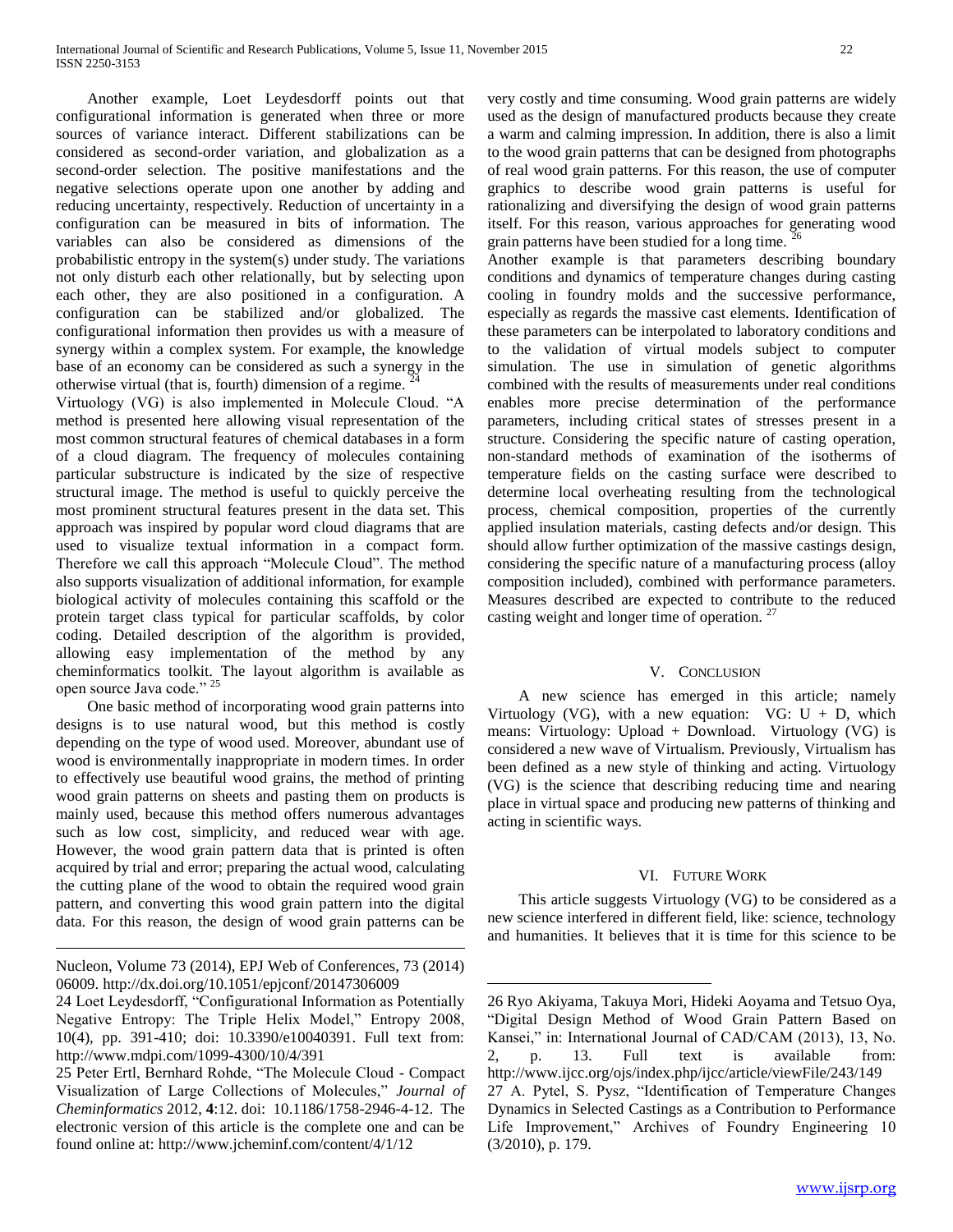taken place in universities, academic institutions and research centers as a field that summarizes the age that we live in.

#### **REFERENCES**

- [1] Abdennadher, Nabil, Dana Petcu (eds.), Advances in Grid and Pervasive Computing: 4th International Conference, GPC 2009, Geneva, Switzerland, May 4-8, 2009, Proceedings (Heidelberg: Springer, 2009).
- [2] Akiyama, Ryo, Takuya Mori, Hideki Aoyama and Tetsuo Oya, "Digital Design Method of Wood Grain Pattern Based on Kansei," in: International Journal of CAD/CAM (2013) 13, No. 2. Full text is available from: http://www.ijcc.org/ojs/index.php/ijcc/article/viewFile/243/149
- [3] Cao, Longbing, Hiroshi Motoda, Jaideep Srivastava, Ee-peng Lim, Irwin King, Philip S. Yu, Wolfgang Nejdl, Guandong Xu, Gang Li, Ya Zhang, Behavior and Social Computing: International Workshop on Behavior and Social Informatics, BSI 2013, Gold Coast, Australia, April 14-17, and International Workshop on Behavior and Social Informatics and Computing, BSIC 2013, Beijing, China, August 3-9, 2013, Revised Selected Papers (Heidelberg: Springer, 2013).
- [4] Cecconi, Erarda, B., P. Le Sidaner, J. Berthier, F. Henry, C. Chauvin, N. André,V. Génot, C. Jacquey, M. Gangloff, N. Bourrel, B. Schmitt, M.T. Capria, G. Chanteur, "Planetary Science Virtual Observatory Architecture," Astronomy and Computing 7–8 (2014). doi:10.1016/j.ascom.2014.07.005. Full text of the article is available from: http://ac.elscdn.com/S221313371400033X/1-s2.0-S221313371400033Xmain.pdf?\_tid=a2aa2d8a-8913-11e4-b30e-00000aacb35e&acdnat=1419167995\_8e229845732346005d48667150b9b6 d1
- [5] Corradini, Andrea, Ugo Montanari, "Recent Trends in Algebraic Development Techniques," in: 19th International Workshop, WADT 2008, Pisa, Italy, June 13-16, 2008, Revised Selected Papers (Heidelberg: Springer, 2008).
- [6] Cruza, Armando, Hugo Paredesb, Benjamim Fonsecab, Leonel Morgadoc, Paulo Martinsb, "Can Presence Improve Collaboration in 3D virtual Worlds?" Procedia Technology 13 (2014). Doi: 10.1016/j.protcy.2014.02.008. Full text of the article is available from: http://ac.els-cdn.com/S2212017314000188/1-s2.0-S2212017314000188 main.pdf?\_tid=179f14de-8572-11e4-bd59- 00000aab0f6b&acdnat=1418768759\_afd0381edbf9a6f87528d03c3526f030
- [7] Cunningham, John A., Imran A. Rahman, Stephan Lautenschlager, Emily J. Rayfield, Philip C.J. Donoghue, A Virtual World of Paleontology," Review Article, in: Trends in Ecology & Evolution 29, Issue 6 (June 2014). Full text is available from: http://ac.els-cdn.com/S0169534714000871/1-s2.0- S0169534714000871-main.pdf?\_tid=42758964-8918-11e4-8379- 00000aab0f02&acdnat=1419169981\_1534d3028f4b29fbbce2979ef5c97dce
- [8] Demleitner, M., G. Greene, P. Le Sidaner, R.L. Plante, "The Virtual Observatory Registry," Astronomy and Computing 7–8 (2014). Full copy of the article is available from: http://ac.els-cdn.com/S2213133714000298/1 s2.0-S2213133714000298-main.pdf?\_tid=48744eee-8563-11e4-8a8c-00000aab0f27&acdnat=1418762399\_27e95237f582dd65f8157135ee72231 a
- [9] Dijkstraa, Jan, Bauke de Vriesa, Joran Jessurun, "Wayfinding Search Strategies and Matching Familiarity in the Built Environment through Virtual Navigation Environment through Virtual Navigation," The Conference in Pedestrian and Evacuation Dynamics 2014 (PED2014), Transportation Research Procedia 2 (2014). Full text is available from: http://ac.els-cdn.com/S2352146514000544/1-s2.0-S2352146514000544 main.pdf?\_tid=5eee7c28-b0b3-11e4-8065- 00000aab0f02&acdnat=1423524696\_4daa9d18447f932284928f9a54878e8
- 2 [10] Erdal, Cengiz, 'Visual Culture in the New Communication Environment: E-Government as a Case Study,' The Turkish Online Journal of Design, Art and Communication - TOJDAC 2, Issue 4 (October 2012). DOI:
- 10.7456/10204100/008. Full Full text: http://www.tojdac.org/tojdac/VOLUME2-ISSUE4\_files/tojdac\_v02i408.pdf
- [11] Ertl, Peter, Bernhard Rohde, "The Molecule Cloud Compact Visualization of Large Collections of Molecules," Journal of Cheminformatics (2012). doi: 10.1186/1758-2946-4-12. The electronic version of this article is the

complete one and can be found online at: http://www.jcheminf.com/content/4/1/12

- [12] Heim, Michael, Virtual Realism (New York: Oxford University Press, 1998).
- [13] Herrington, Jack, PHP Hacks: Tips & Tools For Creating Dynamic Websites (California: O'Reilly Media, 2006).
- [14] Heine, Christine, Virtual Ethnography (London: SAGE, 2003).
- [15] Hussain, Rawaa Mahmoud, "Virtual, All Too Virtual: The Virtual Transaction and the End of Postmodernism," International Journal of Engineering and Computer Science (IJECS) 2, Issue 3 (March 2013). From: http://ijecs.in/ijecsissue/wp-content/uploads/2013/03/746-758ijecs.pdf
- [16] Johns, Tammy and Lynda Gratton, "The Third Wave of Virtual Work," in: Harvard Business Review (The January–February 2013), available from: https://hbr.org/2013/01/the-third-wave-of-virtual-work/
- [17] Leydesdorff, Loet, "Configurational Information as Potentially Negative Entropy: The Triple Helix Model," Entropy 2008, 10 (4). doi: 10.3390/e10040391. Full text from: http://www.mdpi.com/1099- 4300/10/4/391
- [18] Martins, Nico and Leona M. Ungerer, "Virtual Teaching Dispositions at a South African Open Distance, ICEEPSY 2014, Procedia - Social and Behavioral Sciences 171 ( 2015 ).
- [19] Olivier, Anne-Hélène, Julien Bruneau, Gabriel Cirio, Julien Pettre´, "A Virtual Reality platform to study crowd behaviors," The Conference on Pedestrian and Evacuation Dynamics 2014 (PED2014), Transportation Research Procedia 2 (2014). Full text is available from: http://ac.elscdn.com/S2352146514000519/1-s2.0-S2352146514000519 main.pdf?\_tid=09973fbc-9fec-11e4-97ed-00000aab0f02&acdnat=1421679865\_053a3b0b8fcd01256b27414906ee146 d
- [20] Peyroux, Elodie, Nicolas Franck, "RC2S: A Cognitive Remediation Program To Improve Social Cognition in Schizophrenia and Related Disorders," in: Frontiers, http://journal.frontiersin.org/article/10.3389/fnhum.2014.00400/full
- [21] Pierson, Jean-Marc, Large-scale Distributed Systems and Energy Efficiency: A Holistic View (New Jersey: John &Wiley Sons Inc., 2015).
- [22] Pysz, A. Pytel, S., "Identification of Temperature Changes Dynamics in Selected Castings as a Contribution to Performance Life Improvement," Archives of Foundry Engineering 10 (3/2010).
- [23] Rinaldia, Matteo and Sergio Scopettab, "Coherent deeply virtual Compton scattering off 3He and neutron generalized parton distributions," in: MENU 2013 – 13th International Conference Meson-Nucleon Physics and the Structure of the Nucleon 73 (2014), EPJ Web of Conferences, 73 (2014) 06009. http://dx.doi.org/10.1051/epjconf/20147306009
- [24] Sen, Sunit Kumar, Fieldbus and Networking in Process Automation (Florida: Tylor & Francis Group, 2015).
- [25] Stephens, Rod, Beginning Software Engineering (Indiana: John &Wiley Sons Inc., 2015).
- [26] Szántai, Tamás and Edith Kovács, "Application of T-Cherry Junction Trees in Pattern Recognition," Brain. Broad Research in Artificial Intelligence and Neuroscience 1 (July 2010). Full text: http://brain.edusoft.ro/index.php/brain/article/view/103
- [27] Turc, Traian, Adrian Gligor, "Emerging Markets Queries in Finance and Business SCADA Virtual Instruments Management," Procedia Economics and Finance 15 (2014). Full text of the article is available from: http://ac.els-cdn.com/S2212567114005863/1-s2.0-S2212567114005863 main.pdf?\_tid=69b8bb6c-8914-11e4-ae21- 00000aab0f26&acdnat=1419168329\_69e34bfc89503798677c38a98046f09f

#### AUTHORS

**First Author** – Rawaa Mahmoud Hussain, Prof. Dr. Islamic Philosophy, Rochester Muslim Community Center (RMCC), Lecturer Arabic Language, Department of Foreign Languages, College of Arts and Science, Rochester, New York, Rawaahussain1@gamil.com